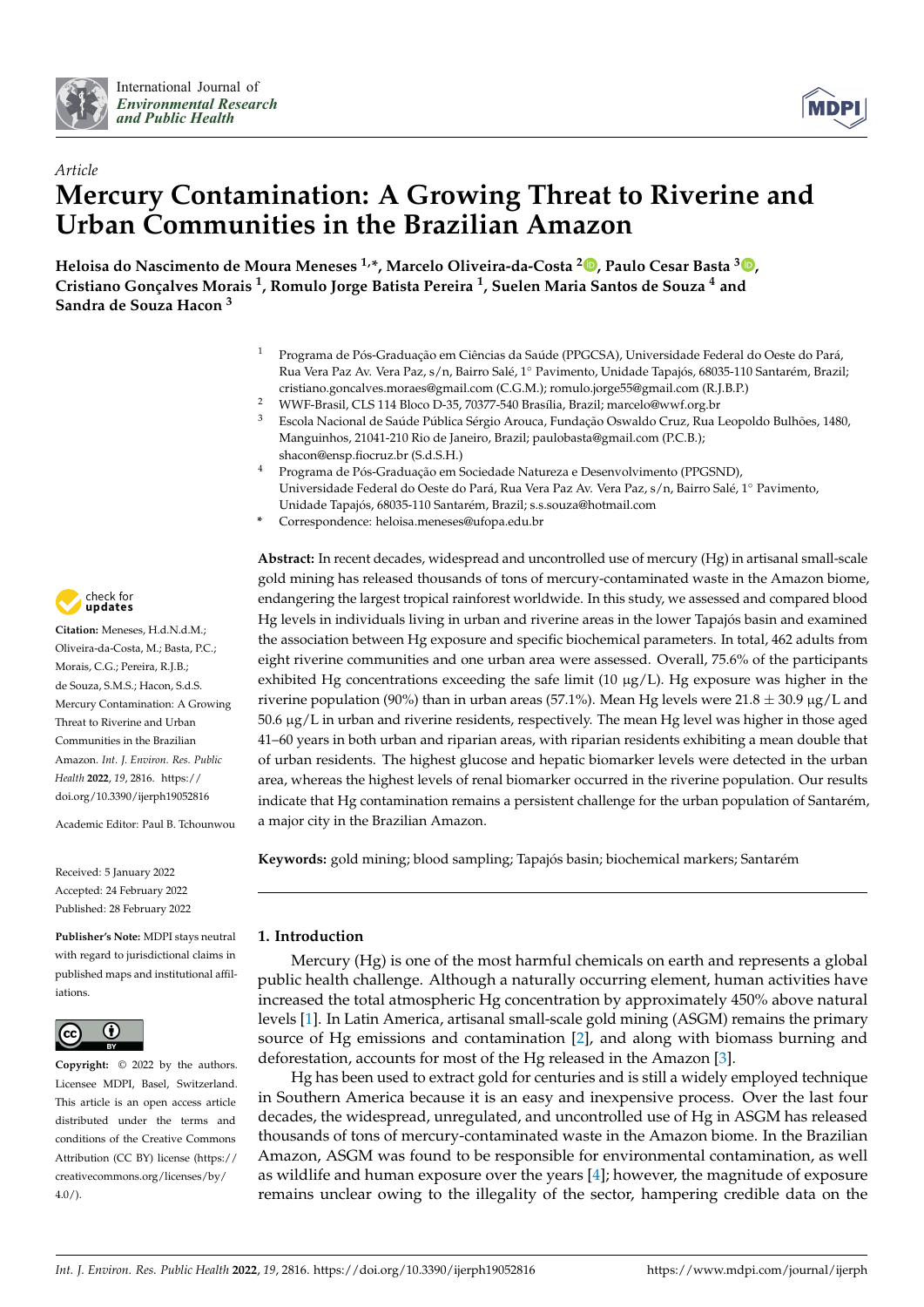amount of Hg released in the environment [\[5\]](#page-9-4). For individuals living in the Amazon, fish consumption is the main source of exposure [\[6,](#page-9-5)[7\]](#page-9-6), which endangers the food security and livelihood of traditional communities in the region [\[8\]](#page-10-0).

Hg exposure may cause various important health issues, including damage to the neurological, cardiovascular, immunological, and digestive systems, lungs, kidneys, skin, and eyes [\[9](#page-10-1)[–11\]](#page-10-2). Organic forms of Hg, such as methylmercury (MeHg), are particularly toxic to humans and are rapidly absorbed by the body, widely distributed in all tissues, and slowly eliminated [\[3\]](#page-9-2). Maternal Hg exposure has been associated with a series of developmental effects, and it may cause several chronic lifelong disorders [\[12](#page-10-3)[,13\]](#page-10-4). Such heterogeneous toxicity translates into a complex variety of possible clinical manifestations induced by mercury intoxication, complicating clinical diagnostic and epidemiological studies [\[14](#page-10-5)[,15\]](#page-10-6).

The Tapajós basin is the fifth largest tributary of the Amazon basin, covering approximately  $492,000 \text{ km}^2$  and plays important social, cultural, and economic roles. However, instead of promoting socially inclusive and environmentally sustainable development in the region, federal administrations have supported controversial activities, including gold mining. This includes the creation of the gold mining zone, Reserva Garimpeira do Tapajós, in 1983, which attracted thousands of people towards the search for gold.

High gold prices in the international market and political instability have boosted illegal gold mining in the Brazilian Amazon. The rate of deforestation due to illegal mining increased by more than 90% from 2017 to 2020, reaching 101.7 km<sup>2</sup> in 2020 [\[16\]](#page-10-7). Furthermore, there is a disconnection between the Brazilian health information system and cases of Hg contamination in the Amazon [\[17\]](#page-10-8), with a critical deficiency in the information system regarding the data on human Hg intoxication from the Amazon States. This is of great concern, as it undermines the ability of decision-makers and government agencies to develop strategies and actions to mitigate this issue. Since 1980, several studies assessing human Hg exposure in the Brazilian Amazon were conducted in the Tapajós basin [\[4](#page-9-3)[,18](#page-10-9)[–20\]](#page-10-10). Although these studies reported widespread Hg contamination in the basin, few investigated the urban population. This is probably due to the prioritization of riverine and indigenous populations, which are among the most vulnerable communities in the Amazon, with scarce access to the healthcare system and high dependency on fish as their main protein source.

The objectives of the present study were to (1) evaluate and (2) compare Hg levels in blood samples from residents of urban and riverine areas in the lower Tapajós basin. Our study also (3) describes the health situation of urban and riverine residents in the lower Tapajós River. We aim to contribute to qualifying the magnitude of Hg contamination in the Amazon and support the development of national and subnational strategies to manage this issue, as well as present evidence indicating the threat to human well-being in the region.

#### **2. Methods**

#### *2.1. Study Design and Population*

A cross-sectional investigation was conducted between 2015 and 2019. Participants from riverine communities and one urban area along the lower Tapajós basin were voluntarily recruited with the support of local community leaders, followed by meetings in the communities. A total of 462 adults (>18 years old) from eight communities (Vila Franca, Maripá, Pedra Branca, Suruacá, Parauá, Surucuá, São Tomé, and Boim) and one community from the Amazon River (Tapará Grande) and the urban area of Santarém (Figure [1\)](#page-2-0) were selected, excluding pregnant women and people living in indigenous communities, mostly because these groups were the main target in previous studies. Sociodemographic data, gender, age, frequency of fish intake, and educational level (years of schooling) were obtained through an interview-administered questionnaire adapted from protocols for environmental and health assessments. Based on questionnaires, no subject of this study had an established record of involvement with ASGM. Questionnaires with inconsistencies in terms of some variables, notably due to recording failures, were discarded. At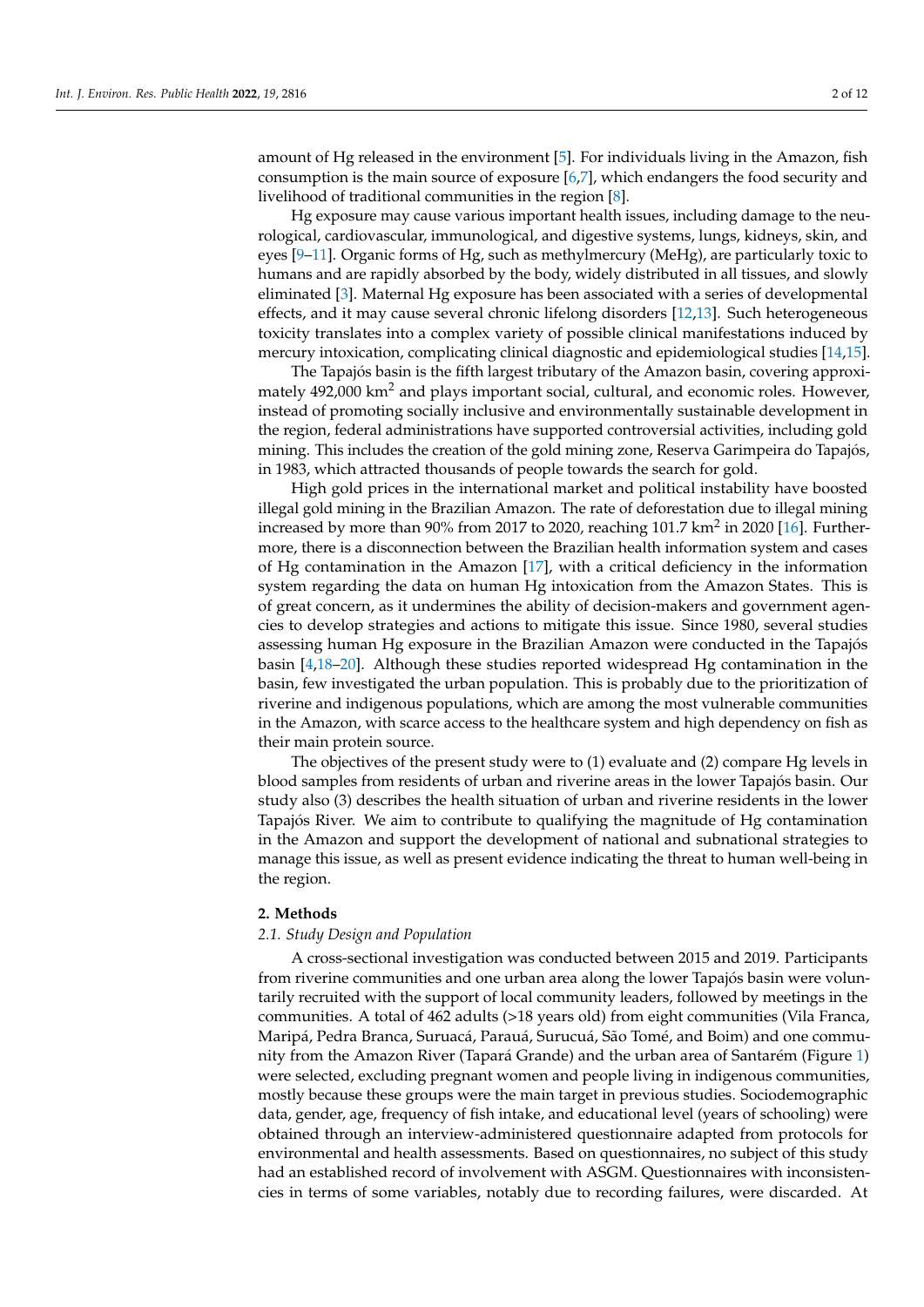the end of the interview, all participants were weighed and measured, body mass index  $(BMI = weight [kg]/height [m]^2)$  was calculated, and blood pressure was monitored. The participants were categorized into illiterate, elementary education (up to 12 years of study), or higher education (over 12 years of study) groups. Fish consumption was classified as follows: daily consumption, regular consumption (1 to 3 times a week), and occasional consumption (maximum 2 times a month).

measured, body mass index (BMI  $\mu$  ) was calculated, and blood  $\mu$ 

<span id="page-2-0"></span>

**Figure 1.** Map of the study area indicating sampling sites. **Figure 1.** Map of the study area indicating sampling sites.

*2.2. Blood Sampling and Analysis*  (UEPA) (Technical Report No. 1,127,108), and all participants provided written informed consent prior to the interviews. All procedures were approved by the Ethics Committee of Pará State University

# for Hg analysis, and the remaining 5 mL were poured into a tube without anticoagulant *2.2. Blood Sampling and Analysis*

We collected 10 mL of venous blood by venipuncture from each participant, which were then divided into two samples: 5 mL were added to a tube with EDTA anticoagulant for Hg analysis, and the remaining 5 mL were poured into a tube without anticoagulant to measure serum levels of renal and hepatic markers. All tubes were stored in thermal boxes for transportation to the laboratory. Tubes containing anticoagulants were stored in a freezer at a temperature below 0 °C until dosage. The sample tubes without anticoagulant were centrifuged at 3500 rpm for 5 min, and the clot was discarded using a micropipette, which is crucial because hepatic enzymes in contact with blood cells undergo degradation, which may mask hepatic alterations. The serum amount was measured on the sampling day and the remaining serum was stored in a freezer for replicate measurements, if necessary. Sampling procedures, storage, and transportation were performed in accordance with the guidelines recommended by the Brazilian Society of Clinical Analysis.

Total Hg concentrations in the blood were analyzed by atomic absorption spectrometry using a direct mercury analyzer (DMA-80; Milestone Inc., Santa Clara, CA, USA). The accuracy of the results was determined using a calibration curve with certified reference materials (CRM) (Seronorm™ Trace Elements Whole Blood, Billingstad, Norway). The detection limit of the assay was  $0.2 \mu g/L$ , and samples were analyzed in duplicate. Hg exposure level was defined as low exposure ( $\leq 10 \mu g/L$ ) or high exposure ( $\geq 10 \mu g/L$ ), following the threshold set for blood (10  $\mu$ g/L) by the World Health Organization (WHO) [\[21\]](#page-10-11). Concentrations of biochemical markers were determined, including glucose (non-fasting),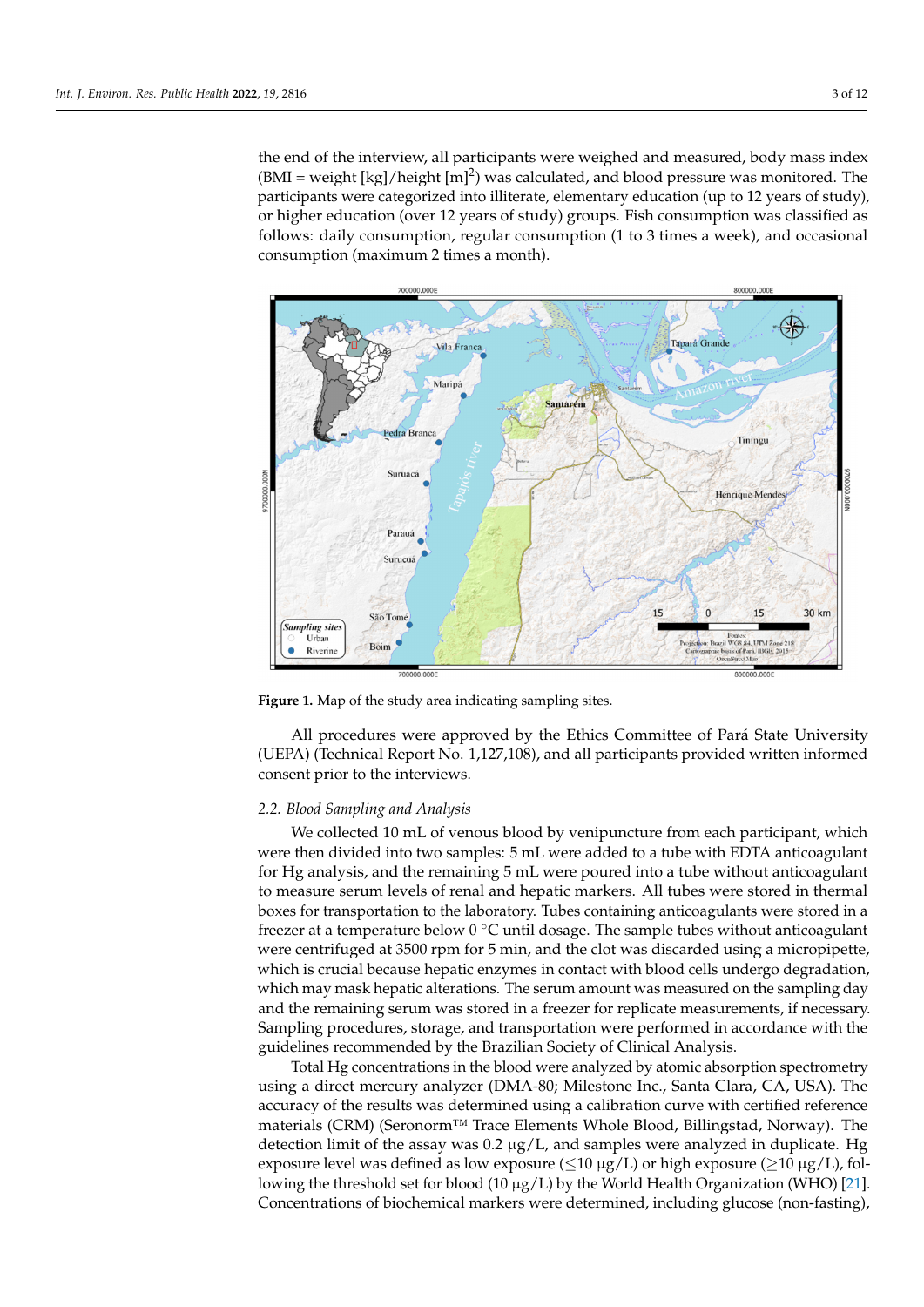urea, and creatinine (for kidney function), alanine aminotransferase (AST), and aspartate aminotransferase (ALT) (for liver function). The analyses were performed using the BS 200 equipment from MINDRAY, according to the manufacturer's instructions. Creatinine and urea values are expressed in milligrams per deciliter  $(mg/dL)$ , and AST and ALT results are expressed in units per liter  $(U/L)$ ; the reference values adopted varied according to the participant's age. All biochemical markers were analyzed in a certified laboratory and "LabTest Diagnóstica" kits were used. The CRM varies according to the type of analysis performed, being: Enzymatic Glucose Oxidase-Peroxidase (reference value 133—glucose), Kinetic UV Urease (GLDH) (reference value 104—urea), Enzymatic Colorimetric (reference value 96—creatinine), and Kinetic UV-IFCC Without Pyridixal Phosphate (reference value 109—AST and reference value 108—ALT).

### *2.3. Statistical Analysis*

Descriptive statistics (mean, median, standard deviation) were used to examine Hg levels and biomarker concentrations in relation to the participant's residence location (urban or riverine). The epidemiological profile was evaluated according to Hg exposure level (low or high) and participants' residence location (urban or riverine) using Pearson's Chi-square test for heterogeneity. In addition to descriptive analyses, potential associations considering Hg levels and (1) age, (2) gender, (3) schooling, and (4) fish consumption were evaluated using the Shapiro-Wilk test to verify normally distributed data, and the Kruskal– Wallis test was applied as the non-parametric method, and the Spearman's test was used for the age correlation analysis. A health situational diagnosis analysis of the research participants was conducted, detailing the occurrence of altered biochemical parameters, blood pressure, and BMI in urban and riverine residents.

All statistical tests were performed using STATA software version 16, with a significance level of 5%.

## **3. Results**

Hg levels were detected in all 203 individuals from Santarém City and 259 participants from riverine communities assessed in the present study. Among the participants, 75.6% exhibited Hg levels exceeding the safe limit set by the WHO and were defined as the highexposure group. Mean Hg levels in the high exposure group were  $48.3 \pm 58.5$   $\mu$ g/L, whereas the low exposure group showed a level of 6.2  $\pm$  2.2  $\mu$ g/L. Among the 349 participants in this group, 77.1% had Hg levels ranging between 10 and 50 µg/L, 11.2% between 51 and 100  $\mu$ g/L, 6.9% between 101 and 200  $\mu$ g/L, and 4.9% exhibited Hg levels >200  $\mu$ g/L. Strikingly, the highest Hg level (296.5  $\mu$ g/mL) was detected in a 47-year-old woman living at a riverine site, almost 30-fold higher than the safe limit.

The prevalence of Hg exposure was higher in the riverine population (90%) than in those living in urban areas (57,1%), with statistically significant differences between the two categories ( $\chi^2$  = 63.3;  $p$  < 0.0001). Mean Hg levels in urban area residents were  $21.8 \pm 30.9$   $\mu$ g/L, with levels of 33.6  $\mu$ g/L Hg and 5.9  $\mu$ g/L detected in the high and low exposure groups, respectively. The highest Hg level in an urban area resident was 247.1 µg/L. In the riverine participants, the mean Hg level was  $50.6 \mu g/L$ , and the high exposure group exhibited a level of 55.5  $\mu$ g/L Hg; the highest Hg level noted was 296.5  $\mu$ g/L.

Regarding participants' age, 42.1% were aged between 41–60 years old, and 39.5% were 21–40 years old. In this older group (41–60), the mean Hg level was  $44.3 \pm 59.3$  µg/L, whereas the younger group (21–40) showed Hg levels of 32.1  $\pm$  49.6  $\mu$ g/L (Table [1\)](#page-4-0). Considering gender, 65.6% were female with a mean Hg level of  $32.7 \pm 47.3 \mu$ g/L, (minimum = 1.4  $\mu$ g/L and maximum = 296.5  $\mu$ g/L), and 34.4% were males displaying a mean Hg level of 48.1  $\pm$  63.9  $\mu$ g/L (minimum = 1.7  $\mu$ g/L and maximum = 288.3  $\mu$ g/L). In terms of schooling, 73.1% of participants were in the elementary education category; however, the highest level of Hg was detected in the illiterate group (45.8  $\pm$  50.9  $\mu$ g/L), while 24.3% of participants (higher education category) showed the lowest Hg level (17.3  $\pm$  31.6  $\mu$ g/L). Regarding fish consumption, most participants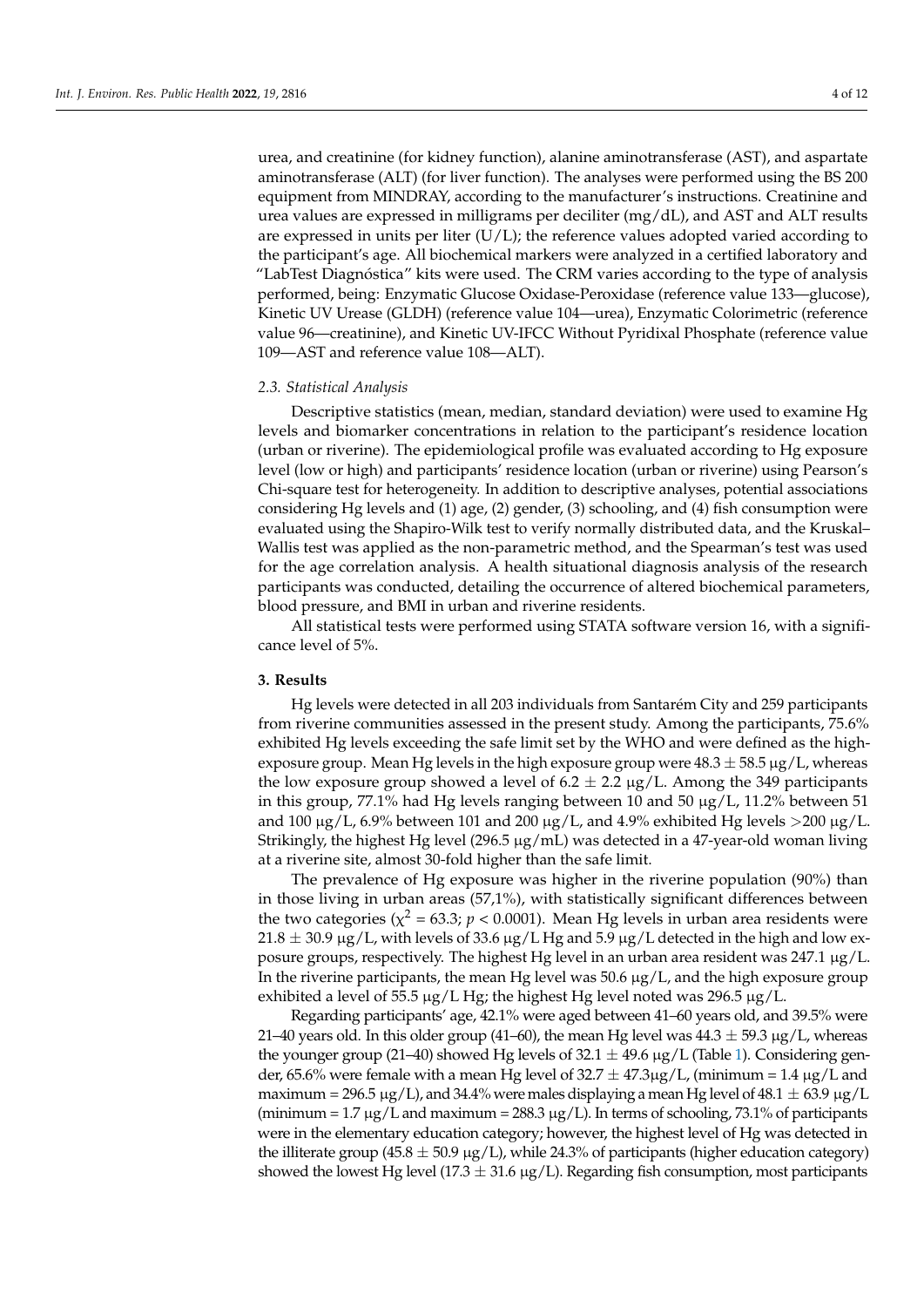**Variables Low Exposure High Exposure Total Hg Level in the Blood (**µ**g/L)** *<sup>n</sup>* **%** *<sup>n</sup>* **% Mean Median Standard Deviation Min Max Kruskal-Wallis** Age range  $(n = 451)$  \* 18–20 (*n* = 21) 10 47.6 11 52.4 20.9 12.0 27.6 3.7 129.6<br>
21–40 (*n* = 178) 54 30.3 124 69.7 32.1 15.0 49.6 1.4 288.3  $\chi^2 = 19.05$  $p = 0.0003$ 21–40 (*n* = 178) 54 30.3 124 69.7 32.1 15.0 49.6 1.4 288.3 41–60 (*n* = 190) 37 19.5 153 80.5 44.3 23.5 59.3 1.6 296.5<br>  $>61 (n = 62)$  10 16.1 52 83.9 39.7 22.1 49.6 3.3 271.9 >61 (*n* = 62) 10 16.1 52 83.9 39.7 22.1 49.6 3.3 271.9 Gender (*n* = 462) Female (*n* = 303) 80 26.4 223 73.6 32.7 16.8 47.3 1.4 296.5  $\chi^2 = 9.11$ <br>
Male (*n* = 159) 33 20.8 126 79.2 48.1 25.5 63.9 1.7 288.3  $p = 0.003$  $x^2 = 9.11$ Male (*n* = 159) 33 20.8 126 79.2 48.1 25.5 63.9 1.7 288.3 *p* = 0.003 Schooling ( $n = 457$ ) Illiterate (*n* = 12) 3 25.0 9 75.0 45.8 30.7 50.9 7.3 185.5  $\chi^2 = 67.85$ *Elementary education (n* = 334) 52 15.6 282 84.4 44.7 24.0 58.5 1.4 296.5  $\chi^2 = 67.85$ <br>Higher education (*n* = 111) 57 51.4 54 48.6 17.3 9.6 31.6 1.6 296.5  $p = 0.0001$ Higher education ( $n = 111$ ) Fish consumption  $(n = 457)$ <sup>\*</sup> Daily (*n* = 146) 5 3.4 141 96.6 48.1 26.1 59.9 7.0 296.5<br>Regular (*n* = 235) 57 24.3 178 75.7 40.7 20.1 56.1 1.4 296.5  $\chi^2 = 88.62$ *p* = 0.0001 Regular (*n* = 235) 57 24.3 178 75.7 40.7 20.1 56.1 1.4 296.5  $\chi$  = 0.002<br>Decasional (*n* = 76) 47 61.8 29 38.2 12.1 7.6 14.2 1.6 80.1  $p = 0.0001$ Occasional (*n* = 76) 47 61.8 29 38.2 12.1 7.6 14.2 1.6 80.1 Home location  $(n = 462)$ <sup>\*</sup> Riverine—Amazon River (*n* = 105) 16 15.2 89 84.7 45.3 27.3 55.2 3.3 271.9<br>Riverine—Tapajós River (*n* = 154) 10 6.5 144 93.5 54.3 25.0 69.3 1.4 296.5  $\chi^2 = 79.21$ *p* = 154) 10 6.5 144 93.5 54.3 25.0 69.3 1.4 296.5  $X = 79.21$ <br> **p** = 0.0001 6.5 144 93.5 54.3 25.0 69.3 1.4 296.5  $X = 79.21$ <br> **p** = 0.0001  $Urban (n = 203)$ 

(*n* = 235) reported regular consumption. Unsurprisingly, the group with daily fish consumption habits showed the highest Hg level (48.1  $\pm$  59.9  $\mu$ g/L).

<span id="page-4-0"></span>**Table 1.** Epidemiological characteristics of participants according to Hg levels, Brazilian Amazon basin, 2015–2019.

 $*\chi^2$  of person: Comparison of variables such as age, schooling, fish consumption, and location of residence as a function of mercury exposure (high exposure  $\times$  low exposure) shows statistically significant results.

The prevalence of Hg exposure in the riverine participants along the Tapajós River (59.5%) was higher than that along the Amazon River (40.5%).

The profile was also described in relation to the participant's location of residence (Table [2\)](#page-5-0). In the urban area, the mean Hg level was  $33.6 \pm 36.7 \mu$ g/L, while a level of  $55.5 \pm 65.7 \,\mu$ g/L was recorded in the riverine area. The prevalence of high exposure was greater among riverine residents ( $PR = 1.57$ , 95% confidence interval  $\text{[CI]} = 1.38 \text{--} 1.78$ ,  $p = 0.000$ , with a statistically significant difference when comparing median Hg levels among the two residence locations ( $\chi^2$  = 78.684,  $p$  = 0.0001). Moreover, differences were observed when comparing urban and riverine areas of the Amazon River ( $\chi^2$  = 6.46,  $p < 0.0001$ ) and between urban and riverine areas of the Tapajós River ( $\chi^2$  = 8.13,  $p$  < 0.0001), but not between participants in the two riverine areas ( $\chi^2$  =  $-0.72$ ,  $p$  = 0.7009).

The mean Hg level was higher in participants aged 41 to 60 years in both urban and riparian areas (28.7  $\pm$  37.3 µg/L and 55.6  $\pm$  68.8 µg/L, respectively), with the riparian area recording a mean nearly two-fold that of the urban area. A statistically significant difference was observed among all age groups when comparing urban and riparian areas.

Although both areas showed a higher number of females (64% in the riverine and 67% in the urban area) at a higher exposure risk, Hg levels were higher among males in both riverine and urban areas (63.4  $\pm$  70.7 µg/L and 26.5  $\pm$  46.0 µg/L respectively). For both sexes, a higher Hg level was observed in the riverine area than that in the urban area  $(\chi^2 = 36.05; p = 0.0001$  female;  $\chi^2 = 44.02; p = 0.0001$  male).

Regarding schooling, most participants of both locations were categorized into elementary education group, but of 111 individuals in the higher education category, 89 were from the urban area exhibiting the lowest mean Hg level (12.2  $\pm$  12.8  $\mu$ g/L). In riverine areas, participants from both elementary and higher education groups showed higher levels of Hg ( $\chi^2$  = 28.16;  $p$  = 0.0001 and  $\chi^2$  = 15.08;  $p$  = 0.0001, respectively).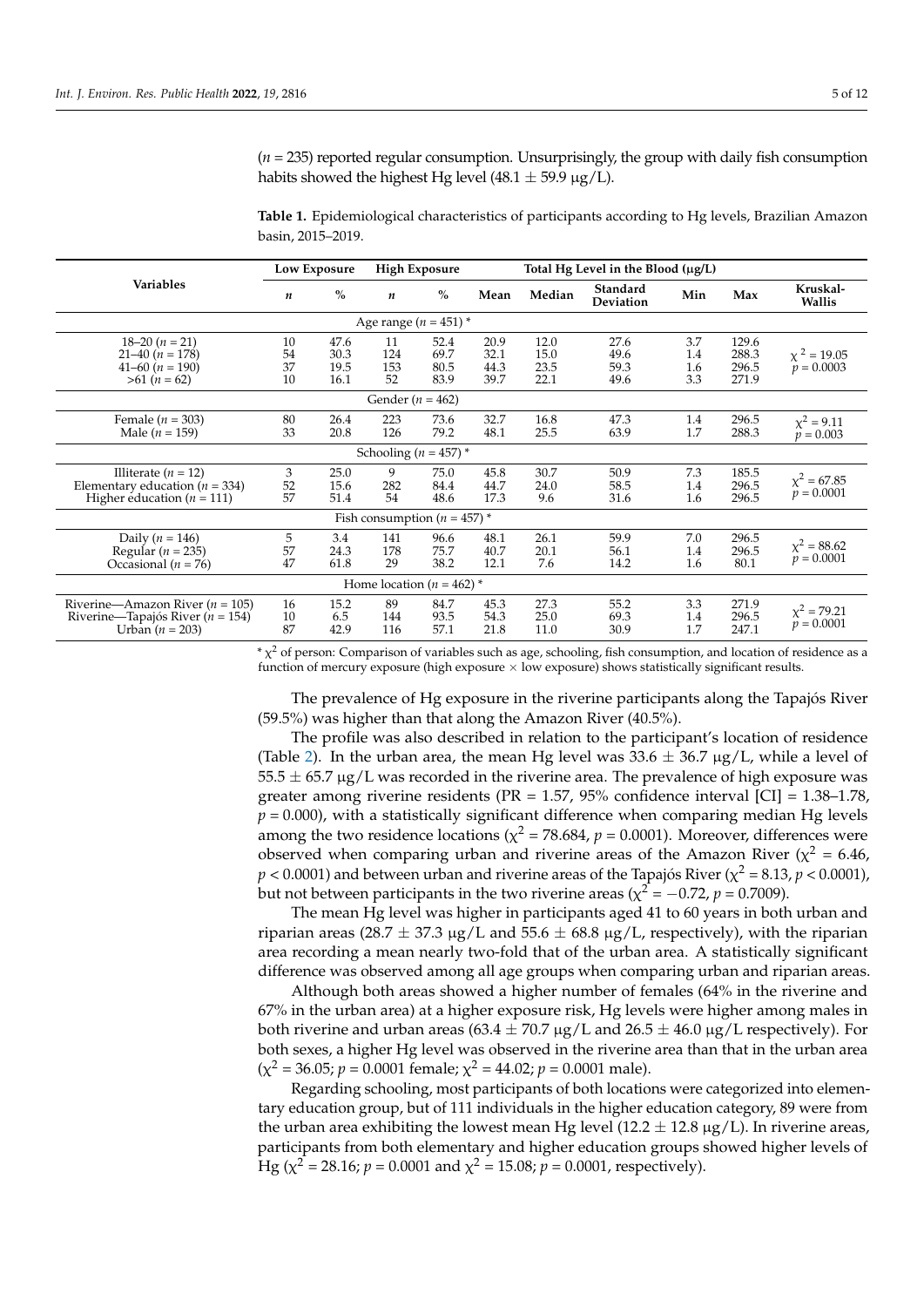Regarding the frequency of fish consumption, the categories "daily" and " regular" were, as expected, the most reported in urban and riverine areas. We detected a statistically significant difference between urban and riparian areas in all fish consumption categories.

<span id="page-5-0"></span>

| Table 2. Epidemiological profiling of participants according to residence location, Brazilian Amazon |  |
|------------------------------------------------------------------------------------------------------|--|
| basin, 2015–2019.                                                                                    |  |

|                                      | Residence<br>Location | $\boldsymbol{n}$ | $\frac{0}{0}$ |              |              |                              |            |                |                                  |
|--------------------------------------|-----------------------|------------------|---------------|--------------|--------------|------------------------------|------------|----------------|----------------------------------|
| <b>Variables</b>                     |                       |                  |               | Mean         | Median       | Standard<br><b>Deviation</b> | Min        | Max            | Kruskal-<br>Wallis               |
| Age range                            |                       |                  |               |              |              |                              |            |                |                                  |
| $18 - 20$ $(n = 21)$ *               | Riverine              | 12               | 57.1          | 30.4         | 19.9         | 33.6                         | 6.9        | 129.6          | $\chi^2 = 9.78$                  |
|                                      | Urban                 | 9                | 42.9          | 8.2          | 6.6          | 6.1                          | 3.7        | 23.8           | $p = 0.0019$<br>$x^2 = 59.19$    |
| $21-40 (n = 178)$ *                  | Riverine<br>Urban     | 98<br>80         | 55.1<br>44.9  | 45.7<br>15.4 | 25.0<br>8.5  | 58.7<br>27.9                 | 1.4<br>2.3 | 288.3<br>222.7 | $p = 0.0001$                     |
| 41-60 ( $n = 191$ ) *                | Riverine              | 112              | 58.6          | 55.6         | 28.6         | 68.8                         | 1.6        | 296.5          | $x^2 = 15.92$                    |
|                                      | Urban                 | 79               | 41.4          | 28.7         | 14.9         | 37.3                         | 1.7        | 247.1          | $p = 0.0001$                     |
| $>61 (n = 62)^{*}$                   | Riverine              | 31               | 50.0          | 53.8         | 27.0         | 64.9                         | 5.8        | 271.9          | $\chi^2 = 5.13$                  |
|                                      | Urban                 | 31               | 50.0          | 24.7         | 17.5         | 21.1                         | 3.3        | 80.1           | $p = 0.0235$                     |
|                                      |                       |                  | Gender        |              |              |                              |            |                |                                  |
| Female ( $n = 303$ ) *               | Riverine              | 166              | 54.8          | 43.6         | 21.6         | 59.1                         | 1.4        | 296.5          | $\chi^2 = 36.05$                 |
|                                      | Urban                 | 137              | 45.2          | 19.5         | 10.1         | 20.0                         | 2.3        | 102.4          | $p = 0.0001$                     |
| Male ( $n = 159$ ) *                 | Riverine              | 93               | 58.5          | 63.3         | 35.0         | 70.4                         | 3.3        | 288.3          | $x^2 = 44.02$                    |
|                                      | Urban                 | 66               | 41.5          | 26.5         | 11.2         | 46.0                         | 1.7        | 247.1          | $p = 0.0001$                     |
| Schooling                            |                       |                  |               |              |              |                              |            |                |                                  |
| Illiterate ( $n = 12$ )              | Riverine              | 7                | 58.4          | 50.9         | 14.8         | 66.8                         | 7.3        | 185.5          | $\chi^2 = 0.53$                  |
|                                      | Urban                 | 5                | 41.7          | 38.6         | 34.8         | 18.1                         | 21.1       | 67.3           | $p = 0.4649$                     |
| Elementary education ( $n = 334$ ) * | Riverine              | 226              | 67.7          | 52.2         | 27.3         | 64.5                         | 1.4        | 296.5          | $x^2 = 28.16$                    |
|                                      | Urban                 | 108              | 32.4          | 28.9         | 15.4         | 39.0                         | 1.7        | 247.1          | $p = 0.0001$                     |
| Higher education ( $n = 111$ ) *     | Riverine              | 22               | 19.8          | 37.8         | 18.5         | 63.2                         | 1.6        | 296.5          | $x^2 = 15.08$                    |
|                                      | Urban                 | 89               | 80.2          | 12.2         | 8.7          | 12.8                         | 2.3        | 82.8           | $p = 0.0001$                     |
| Fish consumption                     |                       |                  |               |              |              |                              |            |                |                                  |
| Daily ( $n = 146$ ) *                | Riverine<br>Urban     | 128<br>18        | 87.7<br>12.3  | 50.0<br>34.8 | 27.3<br>21.6 | 60.6<br>54.6                 | 6.7<br>8.4 | 296.5<br>247.1 | $\chi^2 = 3.731$                 |
| Regular ( $n = 235$ ) *              | Riverine              | 123              | 47.7          | 52.9         | 25.4         | 68.9                         | 1.4        | 296.5          | $p = 0.0534$<br>$\chi^2 = 14.03$ |
|                                      | Urban                 | 112              | 52.3          | 27.2         | 14.6         | 32.5                         | 1.7        | 222.7          | $p = 0.0002$                     |
| Occasional ( $n = 76$ ) *            | Riverine              | 7                | 9.2           | 28.6         | 16.6         | 24.3                         | 1.6        | 74.9           | $x^2 = 6.831$                    |
|                                      | Urban                 | 69               | 90.8          | 10.4         | 6.7          | 11.8                         | 2.4        | 80.1           | $p = 0.0090$                     |

\* Kruskal–Wallis: Comparison of residence location (urban × riverside) showed a statistically significant result.

For the total samples (with no epidemiological categories), we evaluated four potential associations: (1) Hg level and age, demonstrating a positive and statistically significant correlation ( $r_s = 0.23$ ;  $p < 0.0001$ ). A similar correlation was observed for the urban area  $(r<sub>s</sub> = 0.37; p < 0.0001)$ , whereas in riverine areas, this correlation was not statistically significant ( $r_s = 0.12$ ;  $p = 0.06$ ). (2) Hg level and sex: men had higher Hg levels than women  $(\chi^2 = 9.10, p = 0.0025)$ . In females, a positive and statistically significant correlation was detected between age and Hg levels ( $r_s = 0.26$ ;  $p < 0.0001$ ), but no significant correlation was observed between age and Hg levels in male participants ( $r_s = 0.11$ ;  $p = 0.16$ ). (3) The Hg level and schooling resulted in a statistically significant difference ( $\chi^2$  = 67.84*, p* = 0.0001), with a statistically significant difference between elementary and higher education (8.15,  $p < 0.0001$ ), as well as between illiterate and higher education ( $\chi^2$  = 3.31,  $p$  = 0.0014). (4) The Hg level and fish consumption were significantly different ( $\chi^2$  = 88.62,  $p$  = 0.0001), with a higher difference between daily and occasional fish consumption ( $\chi^2$  = 9.37,  $p$  < 0.0001).

The situational health diagnosis conducted in all participants showed that the median biomarker levels were within the reference range. The highest glucose and hepatic biomarker levels were documented in urban area residents; the highest levels of renal biomarkers were noted in participants living in the riverine area (Table [3\)](#page-6-0).

Regarding renal markers, it was observed that 19 residents presented altered levels of urea, of which 16 (84.2%) were from the riverine area, 3 (15.8%) from the urban area, and 6 residents presented altered levels of creatinine, of which 5 (83.3%) were from the riverine area (Table [4\)](#page-6-1). The highest levels of urea (115.7 mg/dL) and creatinine (4.4 mg/dL)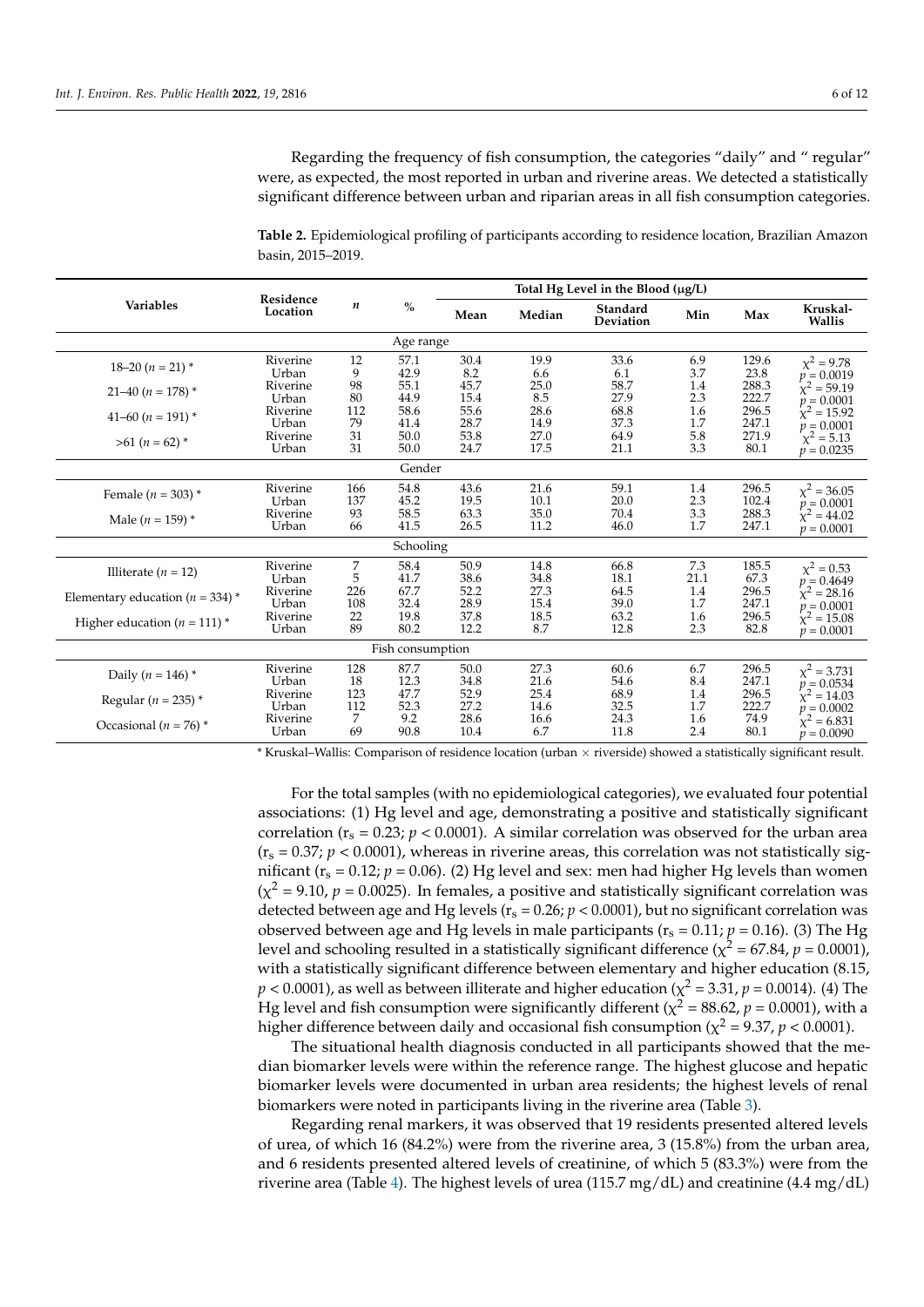were observed in the same participant, a 65-year-old woman from the riverine area, who presented a Hg level of 122.8 µg/L.

<span id="page-6-0"></span>**Table 3.** Descriptive analyses of the biochemical marker concentrations in participants' blood samples, according to residence location (riverine vs. urban), Brazilian Amazon basin, 2015–2019.

| <b>Biochemical</b>   | Reference Values    | Residence         | n          | <b>Blood levels</b> |              |                           |              |               |  |
|----------------------|---------------------|-------------------|------------|---------------------|--------------|---------------------------|--------------|---------------|--|
| <b>Markers</b>       |                     | Location          |            | Mean                | Median       | <b>Standard Deviation</b> | Min          | Max           |  |
| Glucose $(mg/dL)$    | <160 normal         | Riverine          | 102        | 122.9               | 116.0        | 37.9                      | 67.0         | 339.0         |  |
|                      | $>160$ abnormal     | Urban             | 123        | 118.7               | 104.0        | 54.3                      | 62.0         | 429.0         |  |
| Urea $(mg/dL)$       | $10-45$ women/men   | Riverine<br>Urban | 100<br>131 | 34.5<br>28.3        | 32.2<br>28.0 | 15.3<br>8.7               | 13.9<br>10.0 | 115.7<br>77.0 |  |
| Creatinine $(mg/dL)$ | $0.51 - 1.10$ women | Riverine          | 100        | 0.9                 | 0.9          | 0.4                       | 0.2          | 4.4           |  |
|                      | $0.7-1.20$ men      | Urban             | 131        | 0.9                 | 0.8          | 0.3                       | 0.3          | 2.3           |  |
| AST (U/L)            | $10 - 37$ women     | Riverine          | 100        | 23.0                | 23.0         | 9.9                       | 3.0          | 59.0          |  |
|                      | $11 - 39$ men       | Urban             | 131        | 33.6                | 31.0         | 22.1                      | 12.0         | 232.0         |  |
| ALT(U/L)             | $10 - 47$ women     | Riverine          | 100        | 19.8                | 18.0         | 12.0                      | 2.0          | 53.0          |  |
|                      | $11 - 45$ men       | Urban             | 131        | 29.1                | 24.0         | 20.6                      | 11.0         | 143.0         |  |

AST, alanine aminotransferase; ALT, aspartate aminotransferase.

<span id="page-6-1"></span>**Table 4.** Descriptive analyses of the health indicators, according to residence location (riverine vs. urban), Brazilian Amazon basin, 2015–2019.

| <b>Health Indicators</b> |                    |           | Urban Area    | <b>Riverine Area</b> | <b>Total</b> |           |
|--------------------------|--------------------|-----------|---------------|----------------------|--------------|-----------|
|                          |                    | n         | $\frac{0}{0}$ | n                    | $\%$         |           |
| Glucose ( $n = 225$ )    | Normal<br>Abnormal | 108<br>15 | 54.0<br>60.0  | 92<br>10             | 46.0<br>40.0 | 200<br>25 |
|                          | Normal             | 128       |               | 84                   | 39.6         | 212       |
| Urea                     | Abnormal           | 3         | 60.4<br>15.8  | 16                   | 84.2         | 19        |
| Creatinine               | Normal             | 130       | 57.8          | 95                   | 42.2         | 225       |
|                          | Abnormal           | 1         | 16.7          | 5                    | 83.3         | 6         |
| <b>AST</b>               | Normal             | 109       | 52.9          | 97                   | 47.1         | 206       |
|                          | Abnormal           | 22        | 88.0          | 3                    | 12.0         | 25        |
| ALT                      | Normal             | 114       | 53.5          | 99                   | 46.5         | 213       |
|                          | Abnormal           | 17        | 94.4          | 1                    | 5.6          | 18        |
| Blood pressure           | Normal             | 103       | 39.5          | 158                  | 60.5         | 261       |
|                          | Abnormal           | 22        | 52.4          | 20                   | 47.6         | 42        |
| BMI                      | Underweight        | 3         | 25.0          | 9                    | 75.0         | 12        |
|                          | Normal weight      | 33        | 26.0          | 94                   | 74.0         | 127       |
|                          | Overweight         | 39        | 42.4          | 53                   | 57.6         | 92        |
|                          | Obese              | 50        | 65.8          | 26                   | 34.2         | 76        |

For liver markers, 25 participants (88.0% from urban area) presented AST levels above the reference value, while 18 participants (94.4% from urban area) showed altered TGP levels. A 44-year-old woman (Hg level = 50.2  $\mu$ g/L) and a 53-year-old woman (Hg level = 42.4  $\mu$ g/L), both from urban area, presented elevated levels of AST and ALT: 101.0 U/L of AST and 143.0 U/L of ALT and 232.0 U/L of AST and 120.0 U/L of ALT, respectively.

Glucose, BMI, and blood pressure levels were measured in 191 participants: 98 from the riverine area and 93 from the urban area. 24 of the participants (12.6%) had altered glucose levels, of which 15 (62.5%) had Hg levels above 10  $\mu$ g/L. Blood pressure was altered in 28 patients (14.7%), of which 23 (82.1%) were exposed to elevated levels of Hg. In relation to BMI, 113 participants presented altered weight, of which 63 were overweight and 50 had some degree of obesity, of which 90 (79.6%) presented Hg levels above the mercury threshold.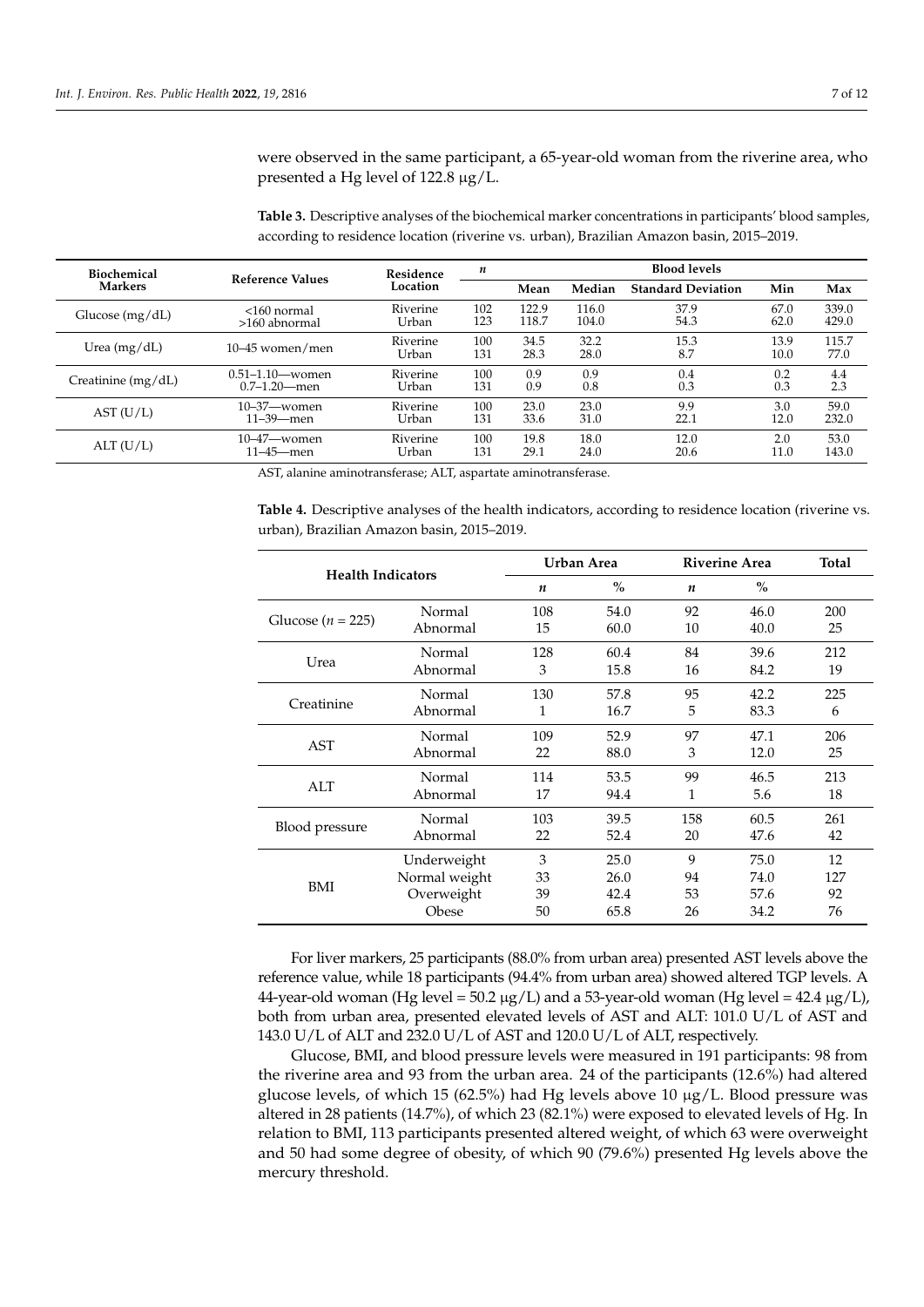### **4. Discussion**

Few studies have addressed Hg exposure in individuals living in urban areas of the Amazon. Most research projects have focused on riverine [\[22\]](#page-10-12) and indigenous people [\[7\]](#page-9-6). Our findings indicate that Hg contamination remains a threat to riverine communities and impacts the urban population in the Tapajós basin. In addition, all participants included in the present study had high Hg levels; more than three-fourths of the participants exhibited levels exceeding the safety limit set by the WHO, representing a chronic public health issue in the Tapajós region as advocated in previous studies [\[18,](#page-10-9)[22](#page-10-12)[–25\]](#page-10-13).

Our study differs from other studies performed in the Tapajós Basin, with respect to mainly evaluating residents of the urban area of Santarém and riverside communities that have not been studied yet, as well as a community from the Amazon River. Previous studies were conducted mainly in the Middle Tapajós region, whereas ours was conducted in the Lower Tapajós. To our knowledge, four studies have targeted the population of Santarém, but using different biomarkers of exposure, and consequently undermining correlation between results: (1) in 1995, hair samples from 10 individuals were evaluated and the authors found a mean Hg level of 2.7  $\mu$ g/g [\[26\]](#page-10-14); (2) in 2000, urine from 50 urban workers were sampled and the mean Hg level found was 57.5  $\mu$ g/L [\[27\]](#page-10-15); (3) in 2003, hair samples from 44 individuals were evaluated and the average Hg level found was 3.1  $\mu$ g/g among residents of the Mapiri neighborhood and  $0.8 \mu g/g$  among university students [\[28\]](#page-10-16); and (4) in 2010, hair samples from 70 individuals were evaluated, resulting in an average Hg level of 1.5  $\mu$ g/g in women and 2.52  $\mu$ g/g in men [\[29\]](#page-10-17).

The high exposure group presented rates nearly 4-fold higher than the safety limit, reaching almost 30-fold in one analyzed participant. Although the urban population has also been exposed, riverine populations remain the most vulnerable to Hg exposure, presenting a higher proportion of Hg contamination. This can be explained by evaluating dietary habits [\[8\]](#page-10-0), as fish remains the predominant protein consumed by riverine populations, while individuals living in cities have access to a greater variety of food [\[30\]](#page-10-18). Accordingly, accumulated evidence could trigger additional alerts related to food security. Among these fish-dependent populations, the prevalence of Hg exposure was higher in the riverine population (90%) than in those living in urban areas (57.1%), thus complicating the proposition of mitigating measures.

Along with the regional dietary patterns, the Hg bioaccumulation feature may also explain the higher Hg levels found in older males. The 40–60-year-old group exhibited relatively higher Hg levels than the 21–40-year-old participants, with males presenting higher levels than females. As Hg contamination is biocumulative [\[31\]](#page-10-19) and males usually consume larger meals, it is reasonable to assume that over the years, frequent or daily fish consumption by males, particularly among fishermen families [\[32\]](#page-11-0), may have led to greater Hg levels in older males.

Among the total sampled females, 64.7% were of childbearing age (18 to 49 years), and of these, 69.9% had mean Hg levels of 36.2  $\mu$ g/L. This raises serious concerns, given the higher risk of congenital malformations in newborns whose mothers were exposed to Hg during pregnancy [\[33](#page-11-1)[,34\]](#page-11-2). MeHg reportedly crosses the placental and blood-brain barriers and causes more damage to the developing central nervous system than the adult central nervous system. According to Bertossi et al. [\[35\]](#page-11-3), small amounts of MeHg are sufficient to induce developmental problems in the fetus. Therefore, it is of paramount importance to monitor Hg levels in women of childbearing age, pregnant women, and their newborns to prevent the effects of mercurial exposure on infants.

Notably, Hg compounds in the blood reflect recent and current exposure [\[36\]](#page-11-4). Accordingly, considering that sampling occurred between 2015 and 2019, it might be reasonable to assume that our results fail to reflect the current scenario in the Tapajós basin, which has reportedly worsened over the last two years, according to several researchers and press. Given the explosion of new gold mining sites in the Munduruku Indigenous territory and other protected areas in the Tapajós basin over the past two years [\[37\]](#page-11-5), there has been an increase in the indiscriminate use of Hg upstream of the study area. Furthermore, the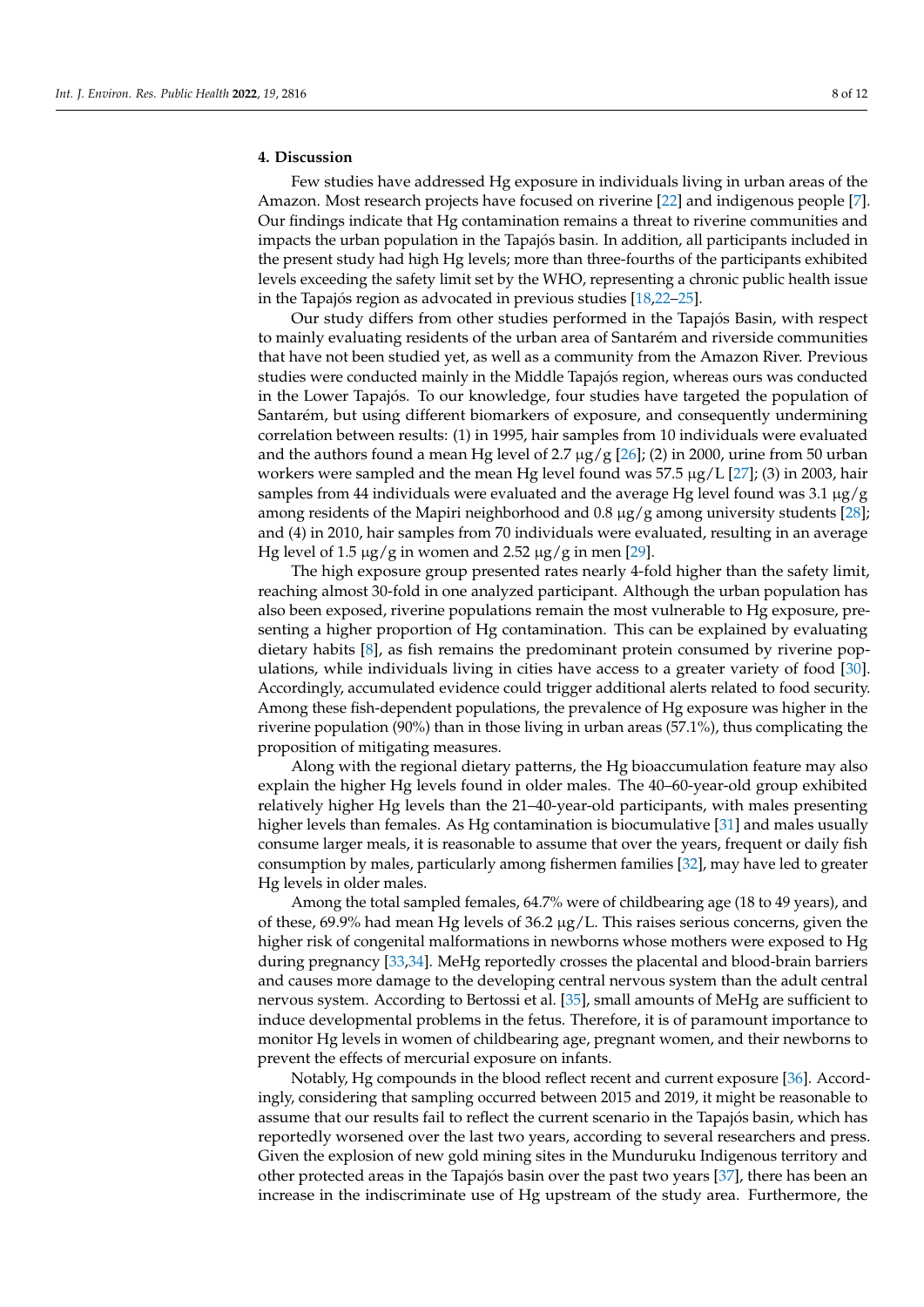economic and social crisis triggered by the coronavirus (COVID-19) pandemic has pushed local communities to look for cheaper sources of animal protein. As part of the culture of riverbank populations, fishing efforts have increased, as have the consumption of fish with elevated levels of Hg [\[38\]](#page-11-6).

Moreover, in a hypothetical scenario, it is critical to estimate the extent of the issue if the data obtained from this study were extrapolated to the urban population of Santarém, approximately 200,000 inhabitants, which would result in nearly 114,000 people at risk of high levels of Hg contamination. This absolute number must be questioned, as it depends on important variables such as diet, sex, sample representativeness, frequency of fish consumption, age, exposure to other sources of Hg, such as atmospheric contamination, either by burning emissions or Hg burning [\[39,](#page-11-7)[40\]](#page-11-8) in gold processing centers, along with other confounding variables. However, even if the total number is overestimated, it is reasonable to assume that human health effects following Hg contamination, such as mental health impairments [\[41\]](#page-11-9), as well as behavioral, immunological, hormonal, and reproductive changes [\[42\]](#page-11-10), among others, can be a reality in the region, representing additional expenses for the local public healthcare system. Alternatively, considering the limited healthcare in the region, this might result in an immeasurable loss in the quality of life for thousands of people.

Although Hg is a toxic heavy metal associated with tissue damage and can cause different diseases, few studies have examined the effects of Hg exposure on liver and kidney functions [\[43\]](#page-11-11). The health situational analysis showed that both urban and riverside area residents presented alterations in the evaluated health indicators. Alterations in kidney markers were more frequent in riverine residents, and alterations in liver markers were more frequent in urban area residents. Although these are not the most frequently used markers for making an association between Hg and kidney or liver damage, it is notable that the highest levels of these markers were recorded in people with high Hg levels.

Regarding blood pressure, participants with hypertension in both urban and riverine areas were observed. Hu et al. [\[44\]](#page-11-12) conducted a systematic review and meta-analysis to clarify the association between hair Hg levels and hypertension. On reviewing 29 studies, the authors revealed that the pooled OR for hypertension, comparing the highest and lowest Hg exposure categories, was 1.35 (95% CI: 0.99, 1.83) for populations with hair  $Hg \ge 2 \mu g/g$  compared with the OR of 1.12 (95% CI: 0.82, 1.52) for populations with hair Hg  $<$  2  $\mu$ g/g. These findings suggest a significant positive association between hair Hg levels and hypertension. Considering that 85.7% of people with hypertension also presented high levels of mercury, it is reasonable to consider an association between high levels of Hg and hypertension in the population studied.

Despite these findings, some limitations must be considered. First, the campaigns for data collection occurred during an extended time-lapse, covering 2015 to 2019, making comparisons susceptible to information bias. Another limitation is related to the possibility of comparing results, as most studies in the Amazon have examined urine [\[45\]](#page-11-13) or hair [\[22\]](#page-10-12) to study biomarkers of Hg exposure. In addition, the representativeness of the overall population could be impaired by the voluntary recruitment of participants. Finally, a broad investigation to clarify dietary differences between riverside and urban communities is needed, as there are relevant differences between fish consumption in urban and rural communities and between Brazilian geographic regions [\[6\]](#page-9-5). In summary, our findings should be interpreted with caution and considered exploratory.

#### **5. Conclusions**

People living in communities in the Amazon have been exposed to Hg for decades through the ingestion of mercury-contaminated fish. Using a biomarker of recent exposure, our results show that Hg levels are high among the participants. All the individuals analyzed, both from urban and riverine areas, who reported frequent consume of local fish, had detected Hg levels and were consequently exposed to negative health effects. High levels of this metal were found in people of all age groups, both genders, and all levels of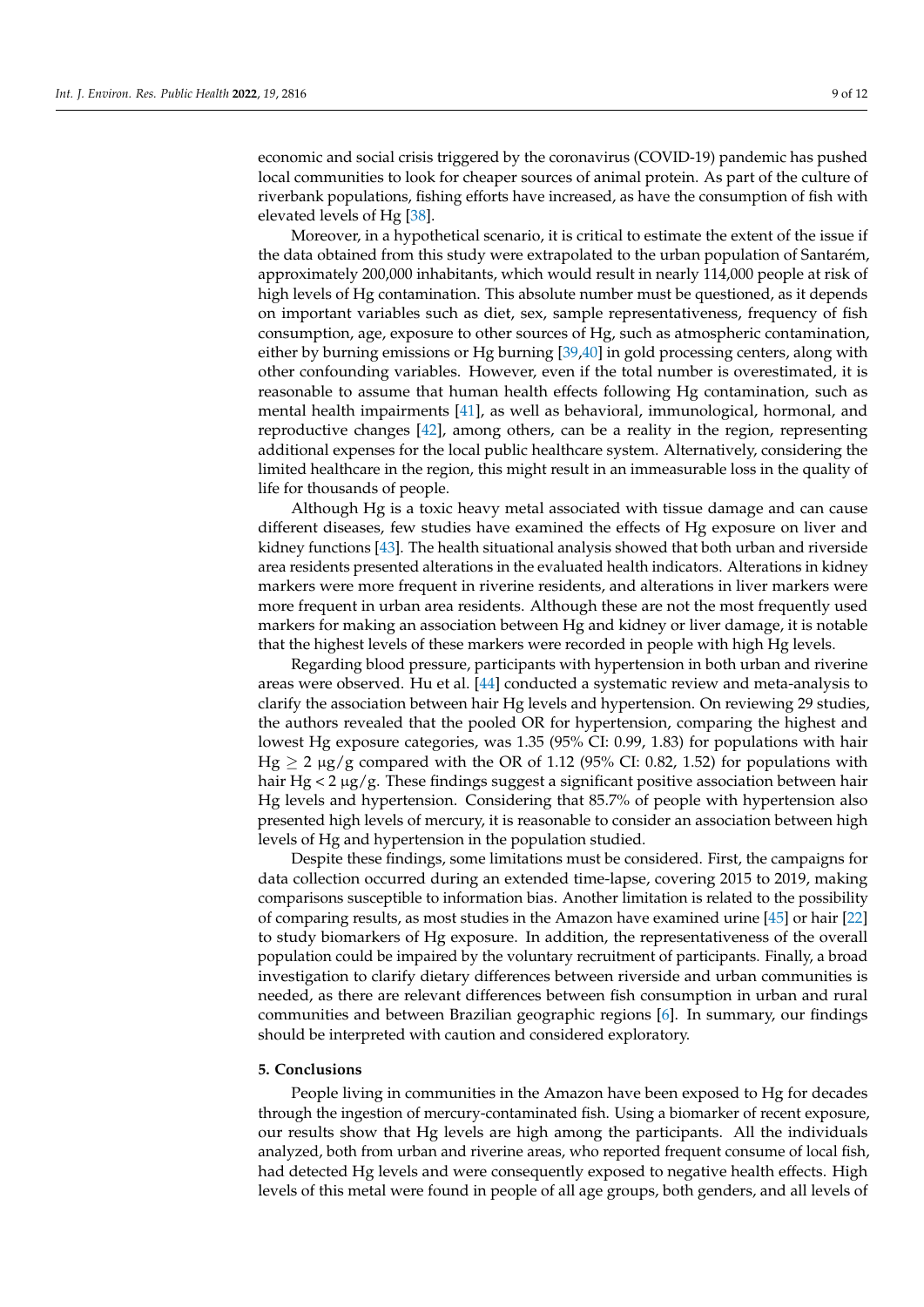education. However, the highest levels were registered in people who reported high daily fish consumption. This indicates that mercury exposure is not only linked to the residence location, but directly influenced by contaminated fish consumption.

To our knowledge, Santarém is far from any goldmining sites. Nevertheless, the local people assessed are exposed to different levels of Hg. Thus, we conclude that exposure to mercury is not restricted to the goldmining site areas but can occur throughout much of the river basin that is greatly impacted by the goldmining activity. We advocate the development of more comprehensive studies to identify mercury contamination from sources other than fish, such as atmospheric and deforestation Hg emissions.

It is critical to assess the impacts of Hg contamination on local communities and their environment and build scientific evidence that helps to develop effective mitigation measures and policies. Therefore, tackling the health, environmental and social impacts from Hg contamination in the region should be among the main goals for governments and decision-makers. Health surveillance programs tailored in accordance with the social and environmental heterogeneity in the Amazon could be the turning point in this issue, claimed for decades as a dangerous threat to the human population.

**Author Contributions:** Conceptualization, H.d.N.d.M.M.; fieldwork, H.d.N.d.M.M., C.G.M., R.J.B.P., S.M.S.d.S. and S.d.S.H.; data analysis and methodology, H.d.N.d.M.M., S.d.S.H. and P.C.B.; writing original draft preparation, H.d.N.d.M.M., M.O.-d.-C., S.d.S.H. and P.C.B.; writing—review and editing, M.O.-d.-C., P.C.B. and S.d.S.H. All authors have read and agreed to the published version of the manuscript.

**Funding:** This research was funded by FAPESPA (Project no. 170/2014) and UFOPA, with support from Laboratório Santos for clinical analyses, Laboratório de Bioprospecção e Biologia Experimental (LabBBEx/UFOPA) for mercury analyses, The Nature Conservance Brasil for statistical analyses, and WWF for the preparation and publication of the study.

**Institutional Review Board Statement:** All procedures were approved by the Ethics Committee of Pará State University (UEPA) (Technical Report No. 1,127,108).

**Informed Consent Statement:** All participants provided written informed consent prior to the interviews.

**Data Availability Statement:** [https://repositorio.ufopa.edu.br/jspui/handle/123456789/481,](https://repositorio.ufopa.edu.br/jspui/handle/123456789/481) accessed on 4 January 2022.

**Acknowledgments:** We would like to thank all students who participated in this work and CAPES, CNPq, FAPESPA, and UFOPA for their scholarships. We would also like to thank Cassiano Júnior Saatkamp, Geraldo Almeida Neto, and Ricardo Bezerra for their technical support, and the reviewers for their useful comments and suggestions.

**Conflicts of Interest:** The authors declare no conflict of interest.

#### **References**

- <span id="page-9-0"></span>1. UNEP. Global Mercury Assessment 2018. In *Environment*; UN Environment Programme, Chemicals and Health Branch: Geneva, Switzerland, 2019; ISBN 978-92-807-3744-8.
- <span id="page-9-1"></span>2. UNEP. The Minamata Convention on Mercury and Its Implementation in the Latin America and Caribbean Region [Report; p. 2014]. Pdf. Available online: <https://wedocs.unep.org/20.500.11822/32755> (accessed on 25 February 2022).
- <span id="page-9-2"></span>3. Crespo-Lopez, M.E.; Augusto-Oliveira, M.; Lopes-Araújo, A.; Santos-Sacramento, L.; Yuki Takeda, P.; Macchi, B.M.; do Nascimento, J.L.M.; Maia, C.S.F.; Lima, R.R.; Arrifano, G.P. Mercury: What Can We Learn from the Amazon? *Environ. Int.* **2021**, *146*, 106223. [\[CrossRef\]](http://doi.org/10.1016/j.envint.2020.106223) [\[PubMed\]](http://www.ncbi.nlm.nih.gov/pubmed/33120229)
- <span id="page-9-3"></span>4. Akagi, H.; Naganuma, A. Human Exposure to Mercury and the Accumulation of Methylmercury That Is Associated with Gold Mining in the Amazon Basin, Brazil. *J. Health Sci.* **2000**, *46*, 323–328. [\[CrossRef\]](http://doi.org/10.1248/jhs.46.323)
- <span id="page-9-4"></span>5. Steckling, N.; Tobollik, M.; Plass, D.; Hornberg, C.; Ericson, B.; Fuller, R.; Bose-O'Reilly, S. Global Burden of Disease of Mercury Used in Artisanal Small-Scale Gold Mining. *Ann. Glob. Health* **2017**, *83*, 234–247. [\[CrossRef\]](http://doi.org/10.1016/j.aogh.2016.12.005)
- <span id="page-9-5"></span>6. Custódio, F.B.; Andrade, A.M.G.F.; Guidi, L.R.; Leal, C.A.G.; Gloria, M.B.A. Total Mercury in Commercial Fishes and Estimation of Brazilian Dietary Exposure to Methylmercury. *J. Trace Elem. Med. Biol.* **2020**, *62*, 126641. [\[CrossRef\]](http://doi.org/10.1016/j.jtemb.2020.126641)
- <span id="page-9-6"></span>7. Basta, P.C.; Viana, P.V.S.; Vasconcellos, A.C.S.D.; Périssé, A.R.S.; Hofer, C.B.; Paiva, N.S.; Kempton, J.W.; Ciampi de Andrade, D.; Oliveira, R.A.A.; Achatz, R.W.; et al. Mercury Exposure in Munduruku Indigenous Communities from Brazilian Amazon: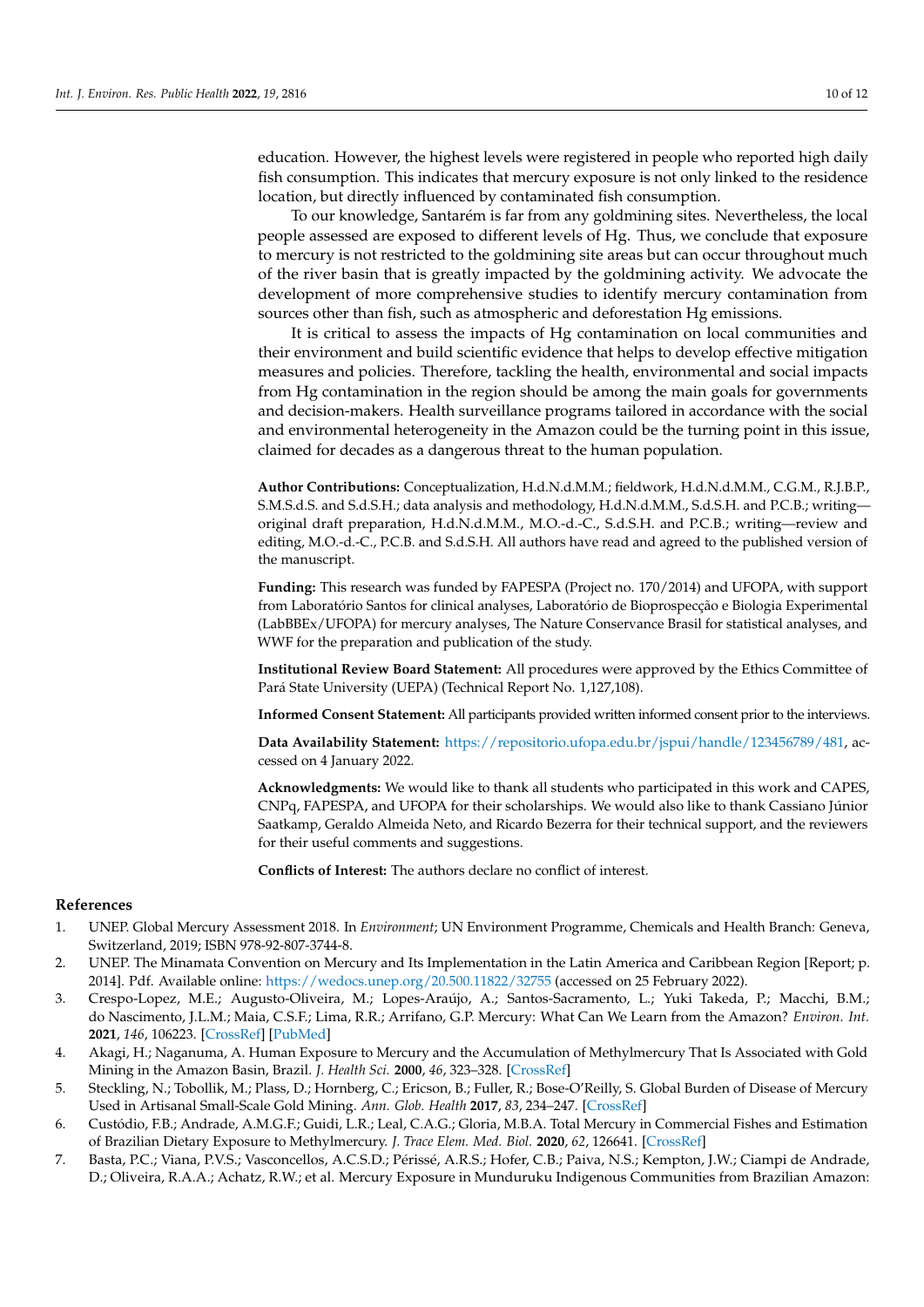Methodological Background and an Overview of the Principal Results. *Int. J. Environ. Res. Public Health* **2021**, *18*, 9222. [\[CrossRef\]](http://doi.org/10.3390/ijerph18179222) [\[PubMed\]](http://www.ncbi.nlm.nih.gov/pubmed/34501811)

- <span id="page-10-0"></span>8. Hacon, S.S.; Oliveira-da-Costa, M.; Gama, C.S.; Ferreira, R.; Basta, P.C.; Schramm, A.; Yokota, D. Mercury Exposure through Fish Consumption in Traditional Communities in the Brazilian Northern Amazon. *Int. J. Environ. Res. Public Health* **2020**, *17*, 5269. [\[CrossRef\]](http://doi.org/10.3390/ijerph17155269)
- <span id="page-10-1"></span>9. Clarkson, T.W.; Magos, L.; Myers, G.J. The Toxicology of Mercury-Current Exposures and Clinical Manifestations. *N. Engl. J. Med.* **2003**, *349*, 1731–1737. [\[CrossRef\]](http://doi.org/10.1056/NEJMra022471)
- 10. Clarkson, T.W.; Magos, L. The Toxicology of Mercury and Its Chemical Compounds. *Crit. Rev. Toxicol.* **2006**, *36*, 609–662. [\[CrossRef\]](http://doi.org/10.1080/10408440600845619)
- <span id="page-10-2"></span>11. Lacerda, E.M.D.C.B.; Souza, G.D.S.; Cortes, M.I.T.; Rodrigues, A.R.; Pinheiro, M.C.N.; Silveira, L.C.L.; Ventura, D.F. Comparison of Visual Functions of Two Amazonian Populations: Possible Consequences of Different Mercury Exposure. *Front. Neurosci.* **2019**, *13*, 1428. [\[CrossRef\]](http://doi.org/10.3389/fnins.2019.01428)
- <span id="page-10-3"></span>12. Grandjean, P.; White, R.F.; Nielsen, A.; Cleary, D.; de Oliveira Santos, E.C. Methylmercury Neurotoxicity in Amazonian Children Downstream from Gold Mining. *Environ. Health Perspect.* **1999**, *107*, 587–591. [\[CrossRef\]](http://doi.org/10.1289/ehp.99107587)
- <span id="page-10-4"></span>13. Freitas, J.S.; Lacerda, E.M.C.B.; Rodrigues Júnior, D.; Corvelo, T.C.O.; Silveira, L.C.L.; Pinheiro, M.D.C.N.; Souza, G.S. Mercury Exposure of Children Living in Amazonian Villages: Influence of Geographical Location Where They Lived during Prenatal and Postnatal Development. *An. Acad. Bras. Ciências* **2019**, *91* (Suppl. 1). [\[CrossRef\]](http://doi.org/10.1590/0001-3765201920180097) [\[PubMed\]](http://www.ncbi.nlm.nih.gov/pubmed/31017187)
- <span id="page-10-5"></span>14. Kim, K.H.; Kabir, E.; Jahan, S.A. A Review on the Distribution of Hg in the Environment and Its Human Health Impacts. *J. Hazard. Mater.* **2016**, *306*, 376–385. [\[CrossRef\]](http://doi.org/10.1016/j.jhazmat.2015.11.031) [\[PubMed\]](http://www.ncbi.nlm.nih.gov/pubmed/26826963)
- <span id="page-10-6"></span>15. Dórea, J.G.; Marques, R.C. Mercury Levels and Human Health in the Amazon Basin. *Ann. Hum. Biol.* **2016**, *43*, 349–359. [\[CrossRef\]](http://doi.org/10.1080/03014460.2016.1192682) [\[PubMed\]](http://www.ncbi.nlm.nih.gov/pubmed/27230737)
- <span id="page-10-7"></span>16. Siqueira-Gay, J.; Sánchez, L.E. The Outbreak of Illegal Gold Mining in the Brazilian Amazon Boosts Deforestation. *Reg. Environ. Change* **2021**, *21*, 28. [\[CrossRef\]](http://doi.org/10.1007/s10113-021-01761-7)
- <span id="page-10-8"></span>17. de Castro, N.S.S.; Lima, M.O. The Disconnection between the Brazilian Health Information System and the Cases of Mercury Exposure in Amazon. *Health Inf. Manag.* **2021**, *50*, 103–104. [\[CrossRef\]](http://doi.org/10.1177/1833358319833063)
- <span id="page-10-9"></span>18. Lino, A.S.; Kasper, D.; Guida, Y.S.; Thomaz, J.R.; Malm, O. Mercury and Selenium in Fishes from the Tapajós River in the Brazilian Amazon: An Evaluation of Human Exposure. *J. Trace Elem. Med. Biol.* **2018**, *48*, 196–201. [\[CrossRef\]](http://doi.org/10.1016/j.jtemb.2018.04.012)
- 19. Guimarães, J.R.D.; Roulet, M.; Lucotte, M.; Mergler, D. Mercury Methylation along a Lake–Forest Transect in the Tapajós River Floodplain, Brazilian Amazon: Seasonal and Vertical Variations. *Sci. Total Environ.* **2000**, *261*, 91–98. [\[CrossRef\]](http://doi.org/10.1016/S0048-9697(00)00627-6)
- <span id="page-10-10"></span>20. Santos, E.C.; de Jesus, I.M.; de Magalhães, C.V.; Brabo, E.; Loureiro, E.C.; Mascarenhas, A.; Weirich, J.; Luiz, R.R.; Cleary, D. Mercury Exposure in Munduruku Indians from the Community of Sai Cinza, State of Pará, Brazil. *Environ. Res.* **2002**, *90*, 98–103. [\[CrossRef\]](http://doi.org/10.1006/enrs.2002.4389)
- <span id="page-10-11"></span>21. WHO. Environmental Health Criteria 101. In *Methylmercury*; World Health Organization: Geneve, Switzerland, 1990.
- <span id="page-10-12"></span>22. Santos Serrão de Castro, N.; de Oliveira Lima, M. Hair as a Biomarker of Long-Term Mercury Exposure in Brazilian Amazon: A Systematic Review. *Int. J. Environ. Res. Public Health* **2018**, *15*, 500. [\[CrossRef\]](http://doi.org/10.3390/ijerph15030500)
- 23. Berzas Nevado, J.J.; Rodríguez Martín-Doimeadios, R.C.; Guzmán Bernardo, F.J.; Jiménez Moreno, M.; Herculano, A.M.; do Nascimento, J.L.M.; Crespo-López, M.E. Mercury in the Tapajós River Basin, Brazilian Amazon: A Review. *Environ. Int.* **2010**, *36*, 593–608. [\[CrossRef\]](http://doi.org/10.1016/j.envint.2010.03.011)
- 24. de Oliveira Corvelo, T.C.; Oliveira, É.A.F.; de Parijós, A.M.; de Oliveira, C.S.B.; do Socorro Pompeu de Loiola, R.; de Araújo, A.A.; da Costa, C.A.; de Lima Silveira, L.C.; da Conceição Nascimento Pinheiro, M. Monitoring Mercury Exposure in Reproductive Aged Women Inhabiting the Tapajós River Basin, Amazon. *Bull. Environ. Contam. Toxicol.* **2014**, *93*, 42–46. [\[CrossRef\]](http://doi.org/10.1007/s00128-014-1279-5) [\[PubMed\]](http://www.ncbi.nlm.nih.gov/pubmed/24789525)
- <span id="page-10-13"></span>25. Faial, K.; Deus, R.; Deus, S.; Neves, R.; Jesus, I.; Santos, E.; Alves, C.N.; Brasil, D. Mercury Levels Assessment in Hair of Riverside Inhabitants of the Tapajós River, Pará State, Amazon, Brazil: Fish Consumption as a Possible Route of Exposure. *J. Trace Elem. Med. Biol.* **2015**, *30*, 66–76. [\[CrossRef\]](http://doi.org/10.1016/j.jtemb.2014.10.009) [\[PubMed\]](http://www.ncbi.nlm.nih.gov/pubmed/25467850)
- <span id="page-10-14"></span>26. Malm, O.; Branches, F.; Akagi, H.; Castro, M.B.; Pfeiffer, W.; Harada, M.; Bastos, W.; Kato, H. Mercury and methylmercury in fish and human hair from the Tapajós river basin, Brazil. *Sci Total Environ.* **1995**, *175*, 141–150. [\[CrossRef\]](http://doi.org/10.1016/0048-9697(95)04910-X)
- <span id="page-10-15"></span>27. Jesus, I.; Santos, E.; Brabo, E.; Loureiro, E.; Câmara, V.; Mascarenhas, A.; da Silva, D.; Cleary, D. Exposure to elemental mercury in urban workers and gold miners from the Tapajós Region, Pará, Brazil. *Bull. Environ. Contam. Toxicol.* **2001**, *67*, 317–323.
- <span id="page-10-16"></span>28. Passos, C.; Lucotte, M.; Queiroz, A.; Mergler, D.; Peleja, R.; Goch, Y. Condições sócio-econômicas e exposição ao mercúrio (Hg) através do consumo de peixe: Um estudo de caso em Santarém, Pará, Brasil. *Rev. Saúde Ambiente* **2003**, *6*, 3–11.
- <span id="page-10-17"></span>29. Bourdineaud, J.; Durrieu, G.; Sarrazin, S.; da Silva, W.; Mourão, R.; Oliveira, R. Mercurial exposure of residents of Santarém and Oriximiná cities (Pará, Brazil) through fish consumption. *Environ. Sci. Pollut. Res. Int.* **2015**, *22*, 12150–12161. [\[CrossRef\]](http://doi.org/10.1007/s11356-015-4502-y) [\[PubMed\]](http://www.ncbi.nlm.nih.gov/pubmed/25893626)
- <span id="page-10-18"></span>30. Vieira, S.M.; de Almeida, R.; Holanda, I.B.; Mussy, M.H.; Galvão, R.C.; Crispim, P.T.; Dórea, J.G.; Bastos, W.R. Total and Methylmercury in Hair and Milk of Mothers Living in the City of Porto Velho and in Villages along the Rio Madeira, Amazon, Brazil. *Int. J. Hyg. Environ. Health* **2013**, *216*, 682–689. [\[CrossRef\]](http://doi.org/10.1016/j.ijheh.2012.12.011)
- <span id="page-10-19"></span>31. Rice, K.M.; Walker, E.M., Jr.; Wu, M.; Gillette, C.; Blough, E.R. Environmental Mercury and Its Toxic Effects. *J. Prev. Med. Public Health* **2014**, *47*, 74–83. [\[CrossRef\]](http://doi.org/10.3961/jpmph.2014.47.2.74)